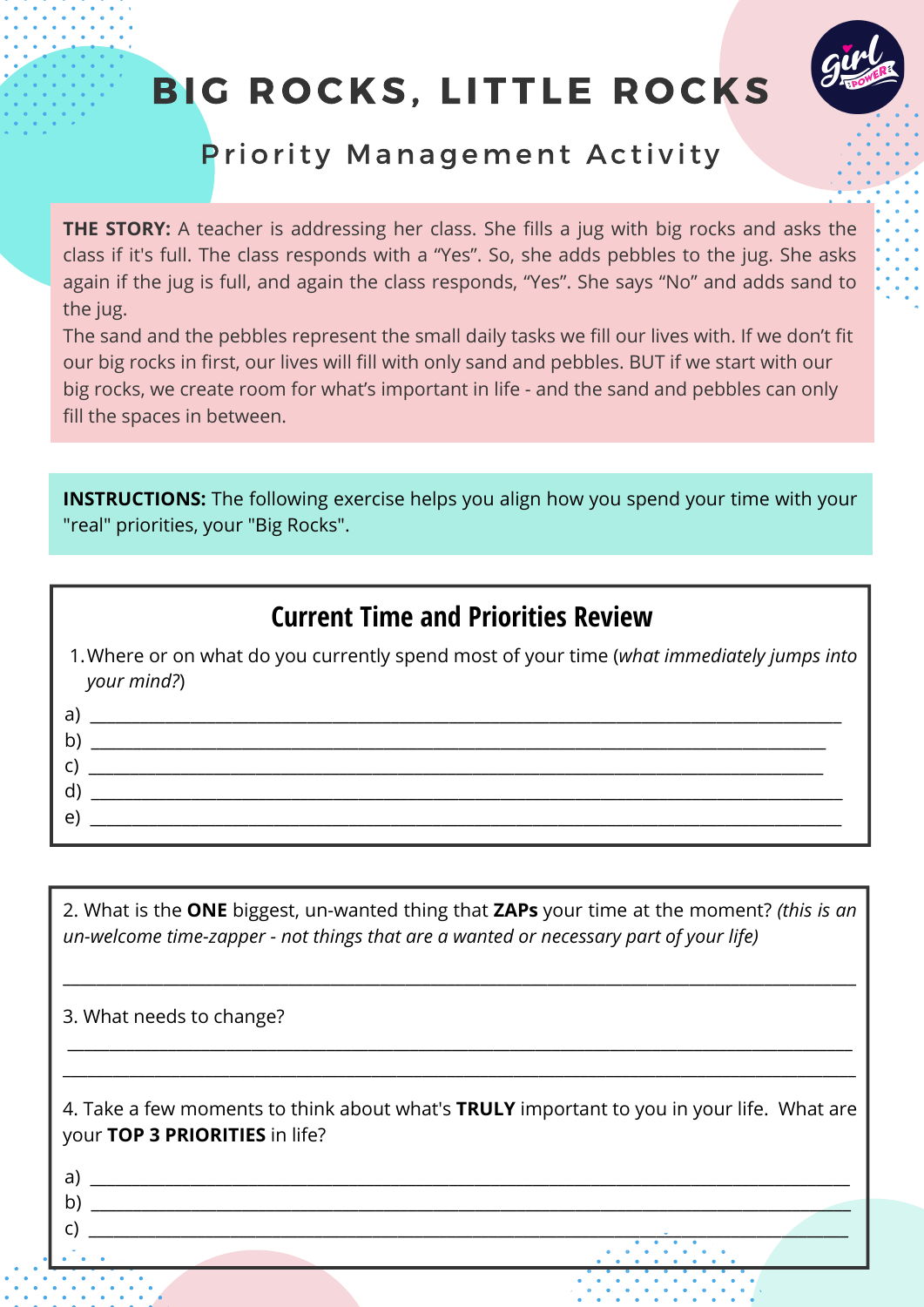# BIG ROCKS, LITTLE ROCKS



Priority Management Activity

5. Using the story we started with, refer to the picture below...

- a) Write your KEY priorities/activities on the biggest rocks
- b) Now fill in the smaller rocks (your pebbles) with your next (lower) level priorities/activities
- c) Then, in the tiny gaps between the rocks, write your lowest priorites/activities
- d) Finally, number the priorities on your 'big rocks' from 1 5